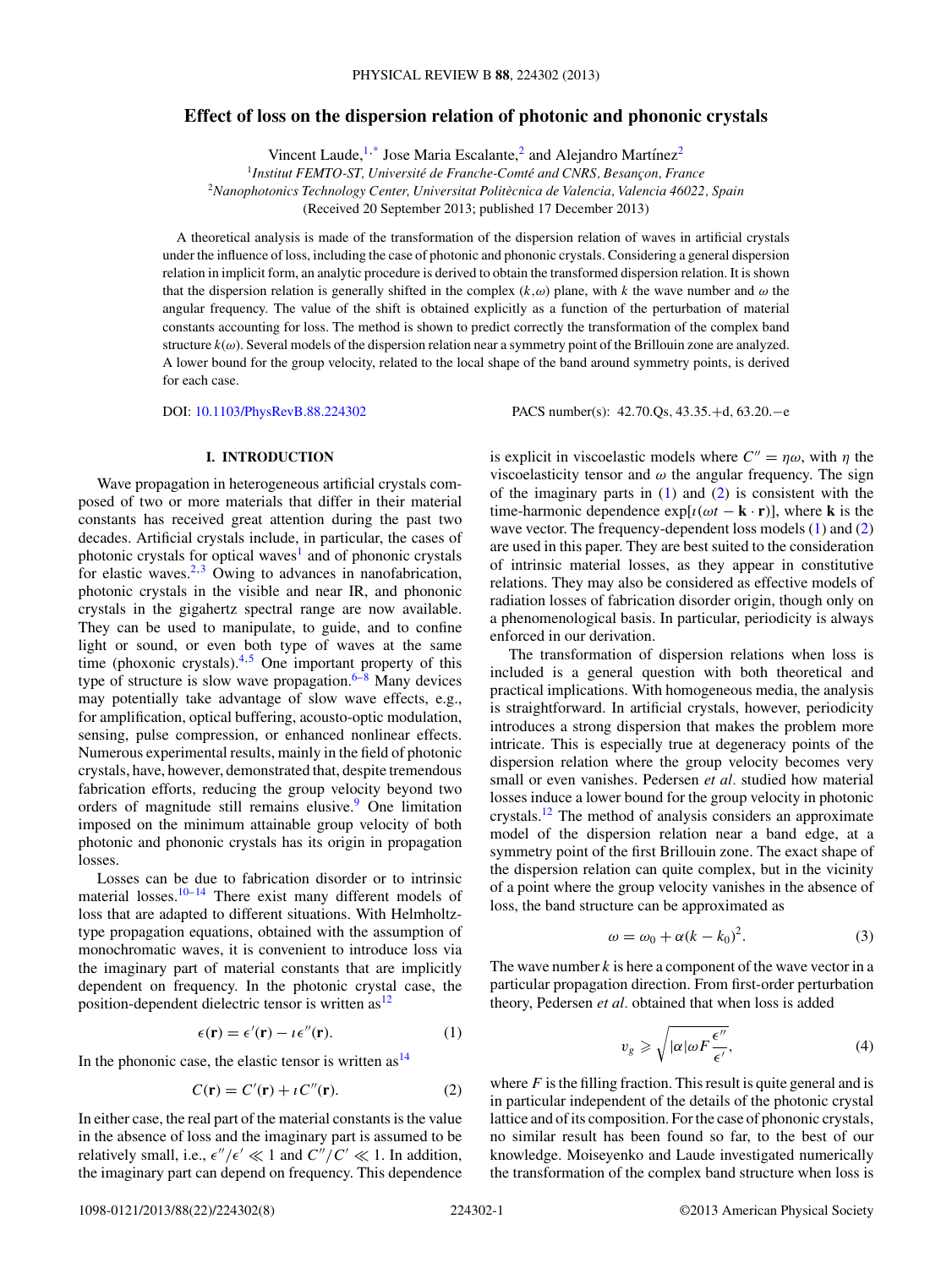<span id="page-1-0"></span>introduced and obtained a expression for the group velocity at any point of the dispersion relation.<sup>[14](#page-6-0)</sup> Although the result is general and independent of the details of the phononic crystal, the limitation of the group velocity by loss was a numerical observation but was not given an explicit expression.

In this paper, we attempt to give a general theory of the influence of loss on dispersion relations in artificial crystals, encompassing and extending the results above. Considering implicit rather than explicit dispersion relations proves to be an adequate way of tackling the problem. In Sec. II, we show how the classical and the complex band structures can be cast in implicit form, and how the first variations of frequency and wave number can be estimated when loss is introduced as a perturbation of material constants. In Sec. [III,](#page-3-0) we apply the theory to different approximate models of dispersion relations, first following the typology introduced by Figotin and Vitebskiy<sup>15</sup> and then introducing a model of the complex dispersion relation in a Bragg band gap. In each case, an analytical expression of the lower bound set by loss on the group velocity is given. Our results hold in general for a Helmholtz-type equation (a monochromatic wave equation), including periodicity and anisotropy.

### **II. PERTURBATION OF DISPERSION RELATIONS**

# **A. Dispersion relations**

A general dispersion relation has the implicit form

$$
\mathcal{D}(\omega, k, \mu) = 0,\tag{5}
$$

where  $\mu$  represents any material constant. A band structure is a plot of a set of such dispersion relations for fixed *μ*. The first differential of the dispersion relation is

$$
\frac{\partial \mathcal{D}}{\partial \omega} d\omega + \frac{\partial \mathcal{D}}{\partial k} dk + \frac{\partial \mathcal{D}}{\partial \mu} d\mu = 0.
$$
 (6)

The group velocity (at fixed  $\mu$ , i.e., for a given set of material constants) can then be obtained as

$$
v_g = \frac{d\omega}{dk}\bigg|_{\mu} = -\frac{\frac{\partial \mathcal{D}}{\partial k}}{\frac{\partial \mathcal{D}}{\partial \omega}}.\tag{7}
$$

Similarly, we can look at the variation of angular frequency (at fixed  $k$ ) caused by a variation in material constants as

$$
\left. \frac{d\omega}{d\mu} \right|_{k} = -\frac{\frac{\partial \mathcal{D}}{\partial \mu}}{\frac{\partial \mathcal{D}}{\partial \omega}},\tag{8}
$$

and the converse variation of  $k$  (at fixed  $\omega$ ) caused by a variation in material constants as

$$
\left. \frac{dk}{d\mu} \right|_{\omega} = -\frac{\frac{\partial \mathcal{D}}{\partial \mu}}{\frac{\partial \mathcal{D}}{\partial k}}.
$$
\n(9)

All these relations are valid for infinitesimal variations of the variables of the dispersion relation and hold exactly on it, i.e., at  $(\omega, k, \mu)$  points where (5) is satisfied.

Suppose now we solve for the dispersion relation for a given set of material constants  $\mu$  and then for a slightly perturbed set  $\mu + \delta \mu$ , e.g., without or with including loss. In practice, we would first solve  $\mathcal{D}(\omega, k, \mu) = 0$ , and then  $\mathcal{D}(\omega, k, \mu + \delta \mu) = 0$ . As Fig. 1 illustrates, the distance between the initial dispersion relation and the perturbed one is



FIG. 1. Schematic representation of a dispersion relation in the wave-number-frequency plane and its transformation under a perturbation of the material constants  $\mu$ . A point  $(k,\omega)$  on the perturbed (lossy) dispersion relation can be traced backward to the initial (lossless) dispersion relation by either a vertical shift −*δω* or a horizontal shift −*δk*.

*δω* in the vertical direction and *δk* in the horizontal direction. For a small perturbation  $\delta \mu$ , the two dispersion relations are almost parallel in the  $(k,\omega)$  plane, as expressed by the two equalities

$$
\mathcal{D}(\omega, k, \mu + \delta \mu) = \mathcal{D}(\omega - \delta \omega|_k, k, \mu) \tag{10}
$$

$$
= \mathcal{D}(\omega, k - \delta k|_{\omega}, \mu), \tag{11}
$$

as can be readily obtained by considering first-order Taylor expansions around the point  $(\omega, k, \mu)$  in each variable and using (6). They mean that we can go from one point  $(k,\omega)$  of the perturbed dispersion relation to the initial dispersion relation by a backward shift along either axis of the band structure. They are the basic ingredients that are needed to complexify dispersion relations when loss is added, as we illustrate in Sec. [III.](#page-3-0) Each equality is then valid only if the first derivatives with respect to the involved variable do not vanish.

#### **B.** Band structure  $\omega(k)$

The master equations for electromagnetic waves in dielectric media, and hence in photonic crystals, are of the form

$$
\nabla \wedge \left(\frac{1}{\epsilon} \nabla \wedge \mathbf{H}\right) = \left(\frac{\omega}{c}\right)^2 \mathbf{H},\tag{12}
$$

where **H** is the magnetic field vector and *c* is the celerity of light in a vacuum. For elastic waves in solids, and hence in phononic crystals, the elastodynamic equations are

$$
-\nabla \cdot (C : \nabla \mathbf{u}) = \omega^2 \rho \mathbf{u},\tag{13}
$$

where **u** is the displacements vector and  $\rho$  is the mass density.

In order to obtain a numerical solution, the unknown fields are expanded over a given functional basis, e.g., Fourier exponentials for the plane wave expansion (PWE) method, or piecewise continuous polynomials for the finite element method (FEM). As a result of a Galerkin-type procedure, we end up with an eigenvalue problem of the form

$$
A(k)\mathbf{x} = \omega^2 B \mathbf{x},\tag{14}
$$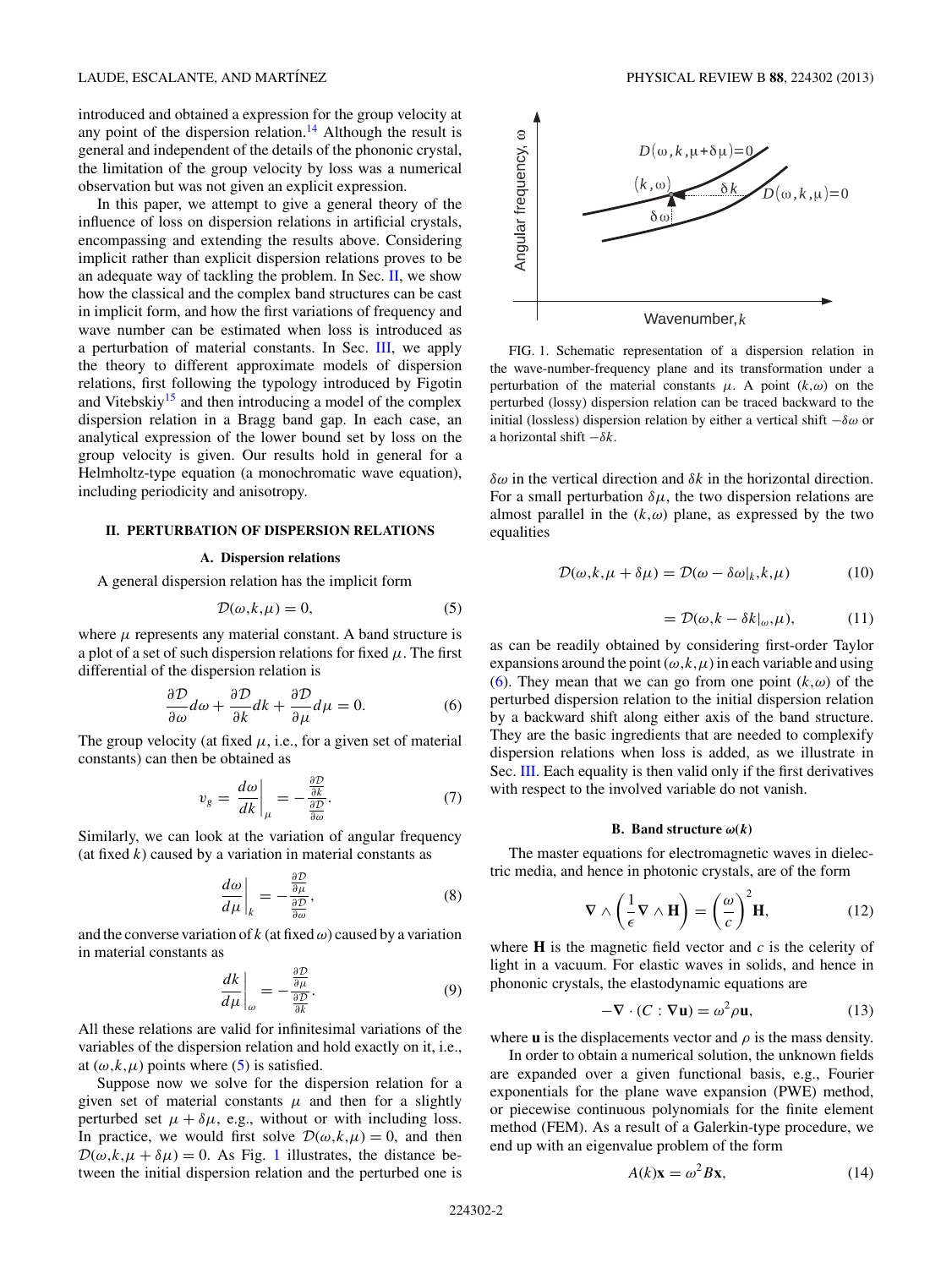<span id="page-2-0"></span>TABLE I. Expression of matrix elements for the  $\omega(k)$ -type dispersion relations for photonic and phononic crystals. The notation  $(| \cdots |)$  indicates integration over the unit cell of the crystal.

| Crystal type | $A_{mn}(k)$                                                                                                          | $B_{mn}$                                                                  |
|--------------|----------------------------------------------------------------------------------------------------------------------|---------------------------------------------------------------------------|
| Phononic     | $\langle \nabla \bar{\mathbf{f}}_m   C   \nabla \bar{\mathbf{f}}_n \rangle$                                          | $\langle \bar{\mathbf{f}}_m   \rho   \bar{\mathbf{f}}_n \rangle$          |
| Photonic     | $\langle \nabla \wedge \overline{\mathbf{f}}_m   \frac{1}{\epsilon}   \nabla \wedge \overline{\mathbf{f}}_n \rangle$ | $\langle \bar{\mathbf{f}}_m   \frac{1}{c^2}   \bar{\mathbf{f}}_n \rangle$ |

where **x** is the vector of the unknown coefficients in the expansion, and *A* and*B* are square and symmetric matrices that are formed from material constants and expansion functions. As a consequence, *A* and *B* implicitly depend on  $\mu$ . In addition, *A* depends on  $\omega$  when frequency-dependent loss is considered. Periodicity is accounted for via the use of the Bloch-Floquet theorem. Specifically, writing the expansion as **H**(**r**,*t*) or **u**(**r**,*t*) =  $\sum_{n} x_n \mathbf{f}_n(\mathbf{r}) \exp[i(\omega t - \mathbf{k} \cdot \mathbf{r})]$  with  $\mathbf{f}_n(\mathbf{r})$  a basis of periodic functions and denoting  $\mathbf{\bar{f}}_n = \mathbf{f}_n \exp[(-i\mathbf{k} \cdot \mathbf{r})]$ , the form of the matrix elements is given in Table I. As a result, matrix *A* explicitly depends on the wave number *k*.

From the eigenvalue problem, a scalar dispersion relation for each eigenvalue *ω* can be obtained by left-multiplying with the left eigenvector **y**. The left eigenvector is a right eigenvector of the transposes of matrices *A* and *B*. Generally, **x** and **y** associated with the same eigenvalue are different, unless the matrices are symmetric,  $16$  which is the case here. We thus obtain the dispersion relation in implicit form as

$$
\mathcal{D}(\omega, k, \mu) = \mathbf{x}^T A(k) \mathbf{x} - \omega^2 \mathbf{x}^T B \mathbf{x},\tag{15}
$$

where the subscript *T* denotes transposition. In contrast to a Hermitian matrix, a non-Hermitian matrix does not in general have an orthogonal set of eigenvectors. In the presence of losses, completeness and orthonormality of the eigenvectors is thus not guaranteed. These properties are not required for the following derivation, however, and only the existence of a pair of right and left eigenvectors for a particular eigenvalue is assumed.

Note that the eigenvector depends on  $\omega$ , *k*, and  $\mu$ . Because it satisfies [\(14\)](#page-1-0) along the dispersion relation, we obtain

$$
\frac{\partial \mathcal{D}}{\partial \omega} = \mathbf{x}^T \frac{\partial A(k)}{\partial \omega} \mathbf{x} - 2\omega \mathbf{x}^T B \mathbf{x},\tag{16}
$$

$$
\frac{\partial \mathcal{D}}{\partial k} = \mathbf{x}^T \frac{\partial A(k)}{\partial k} \mathbf{x},\tag{17}
$$

$$
\frac{\partial \mathcal{D}}{\partial \mu} = \mathbf{x}^T \frac{\partial A(k)}{\partial \mu} \mathbf{x} - \omega^2 \mathbf{x}^T \frac{\partial B}{\partial \mu} \mathbf{x},\tag{18}
$$

at every point of the dispersion relation. Since we know explicit expressions for all matrices, these formulas allow for a very efficient evaluation of the group velocity and of the variations by  $(7)$ – $(9)$  at every  $(k,\omega)$  point of the dispersion relation, given only the knowledge of the eigenvalue and eigenvector. For instance, the group velocity can be calculated without any approximation along the dispersion relation by the formula

$$
v_g = \frac{\mathbf{x}^T \frac{\partial A(k)}{\partial k} \mathbf{x}}{2\omega \mathbf{x}^T B \mathbf{x} - \mathbf{x}^T \frac{\partial A(k)}{\partial \omega} \mathbf{x}}.
$$
(19)

Similarly, when the material constants are changed by a very small amount, the first variation of *ω* at constant *k* and the first variation of  $k$  at constant  $\omega$  can respectively be estimated as

$$
\delta\omega|_{k} = \frac{\mathbf{x}^{T}\delta A(k)\mathbf{x} - \omega^{2}\mathbf{x}^{T}\delta B\mathbf{x}}{2\omega\mathbf{x}^{T}B\mathbf{x} - \mathbf{x}^{T}\frac{\partial A(k)}{\partial \omega}\mathbf{x}},
$$
(20)

$$
\delta k|_{\omega} = -\frac{\mathbf{x}^T \delta A(k) \mathbf{x} - \omega^2 \mathbf{x}^T \delta B \mathbf{x}}{\mathbf{x}^T \frac{\partial A(k)}{\partial k} \mathbf{x}}.
$$
 (21)

A particularly appealing formula can be obtained for the first variation  $\delta \omega |_k$  for the case of loss. For both photonic and phononic problems,  $\delta B = 0$ . Furthermore,  $\mathbf{x}^T \frac{\partial A(k)}{\partial \omega} \mathbf{x}$  is generally negligible as compared to  $2\omega \mathbf{x}^T B \mathbf{x}$ , because the former term originates only from a possible dependence of loss with frequency. In the photonic case, we have

$$
\omega^2 \mathbf{x}^T B \mathbf{x} = \mathbf{x}^T A \mathbf{x} = \langle \nabla \wedge \mathbf{H} | \epsilon'^{-1} | \nabla \wedge \mathbf{H} \rangle \tag{22}
$$

and

$$
\mathbf{x}^T \delta A \mathbf{x} = \langle \nabla \wedge \mathbf{H} | \iota \epsilon'' / \epsilon'^2 | \nabla \wedge \mathbf{H} \rangle. \tag{23}
$$

The bra-ket notation  $\langle \vert \cdots \vert \rangle$  indicates integration over the unit cell of the crystal. Considering the case of a photonic crystal of air holes in a dielectric material, we define the loss factor  $L = \epsilon''/\epsilon'$  and the filling fraction

$$
F = \frac{\langle \nabla \wedge \mathbf{H} | \epsilon'^{-1} | \nabla \wedge \mathbf{H} \rangle_{\text{dielectric}}}{\langle \nabla \wedge \mathbf{H} | \epsilon'^{-1} | \nabla \wedge \mathbf{H} \rangle_{\text{crystal}}}.
$$
 (24)

The filling fraction is a dimensionless number smaller than 1 measuring the proportion of optical energy inside the dielectric as compared to the total optical energy. Since the loss factor is assumed constant within the dielectric, we obtain at once

$$
\delta\omega|_{k} = i\frac{\omega}{2}FL. \tag{25}
$$

The same equation is obtained for a phononic crystal of lossless inclusions in a lossy matrix, with the definitions  $L = C''/C'$ and

$$
F = \frac{\langle \nabla \mathbf{u} | C' | \nabla \mathbf{u} \rangle_{\text{matrix}}}{\langle \nabla \mathbf{u} | C' | \nabla \mathbf{u} \rangle_{\text{crystal}}}.
$$
 (26)

In the case of air holes,  $F = 1$  since all elastic energy is concentrated in the matrix. Equation  $(25)$  was obtained previously by Pedersen *et al.*[12](#page-6-0) for photonic crystals and is here seen to hold for a general Helmholtz equation. It has a very simple structure and periodicity is not immediately apparent in it. As Table I shows, the wave vector enters the filling fraction value through the spatial derivatives of the expansion functions  $\mathbf{\bar{f}}_n = \mathbf{f}_n \exp[(-i\mathbf{k} \cdot \mathbf{r})]$ . Because of the spatial averages over the unit cell of the crystal, *F* does not vary much with frequency. Hence  $\delta \omega |k/\omega$  is almost a constant if the loss factor is independent of frequency. $24$  We further emphasize that the filling fraction expressions (24) and (26) hold for fully anisotropic media, as they involve the full lossless dielectric tensor  $\epsilon'$  and the full lossless elastic tensor *C'*. In contrast, the loss factor expressions  $L = \epsilon''/\epsilon'$ and  $L = C''/C'$  assume that the imaginary parts of the material constants are all proportional to their real parts with the same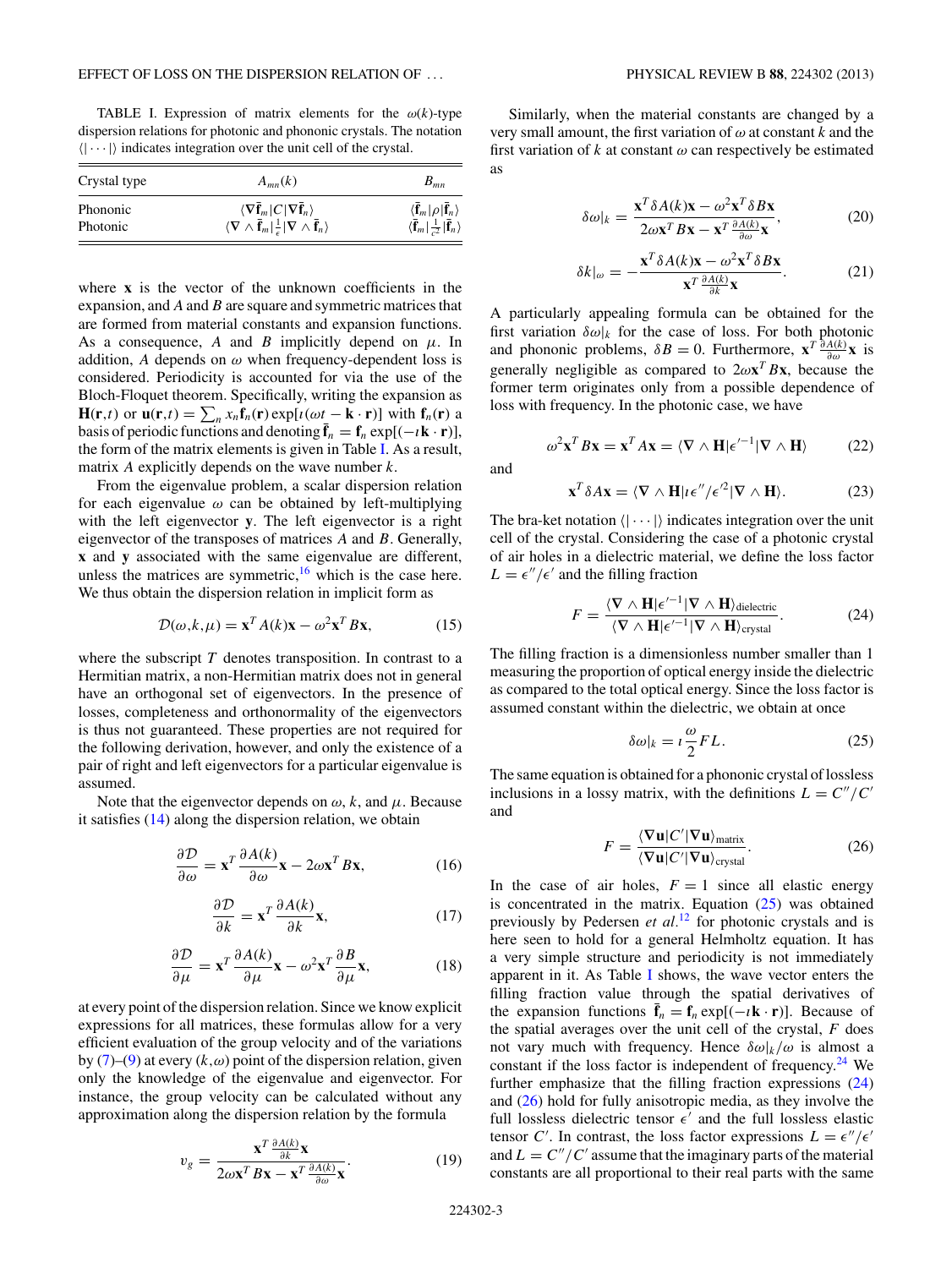<span id="page-3-0"></span>scalar factor. In case this approximation proves inadequate, the definition

$$
FL = \frac{\langle \nabla \wedge \mathbf{H} | \eta'' | \nabla \wedge \mathbf{H} \rangle}{\langle \nabla \wedge \mathbf{H} | \eta' | \nabla \wedge \mathbf{H} \rangle}
$$

should be used instead of [\(24\)](#page-2-0), with  $\eta = \epsilon^{-1}$  the inverse tensor of  $\epsilon$ , and

$$
FL = \frac{\langle \nabla \mathbf{u} | C'' | \nabla \mathbf{u} \rangle}{\langle \nabla \mathbf{u} | C' | \nabla \mathbf{u} \rangle}
$$

should be used instead of  $(26)$ .

A similar derivation for  $\delta k|_{\omega}$  could be attempted from [\(21\)](#page-2-0). It would not lead, however, to a result as simple as  $(25)$ , since matrix *A*(*k*) is a second degree polynomial in *k*. Furthermore, at dispersion points where  $v_g = 0$ ,  $\mathbf{x}^T \frac{\partial A(k)}{\partial k} \mathbf{x} = 0$  from [\(19\)](#page-2-0), and hence  $\delta k|_{\omega}$  is seen to diverge from [\(21\)](#page-2-0). Thus, at such points the first-order perturbation result collapses for *δk*|*ω*. In contrast,  $\delta \omega_k/\omega$  is always small, which means that the firstorder perturbation result is valid whatever the frequency. In Sec. III, we will discuss how knowledge of the local topology of the dispersion relation can be used to infer  $\delta k|_{\omega}$  from  $\delta \omega|_{k}$ .

#### **C.** Complex band structure  $k(\omega)$

Complex band structures can be found by searching for the wave number as a function of frequency, as demonstrated for photonic<sup>17,[18](#page-7-0)</sup> and phononic<sup>19–21</sup> crystals. Whether the approach relies on the extended plane wave expansion (EPWE) or on FEM, a generalized eigenvalue problem of the form

$$
C(\omega)\mathbf{x} = kD(\omega)\mathbf{x} \tag{27}
$$

is obtained. Matrices *C* and *D* account for periodicity where required, are nonsymmetric in general, and implicitly depend on the material constants. For brevity, we do not give the detailed expression of the matrices, but they can be found in the quoted references.

As before, we can obtain an implicit dispersion relation for each particular eigenvalue *k*, by left-multiplying by the left eigenvector **y**. The left eigenvector satisfies

$$
\mathbf{y}^T C(\omega) = k \mathbf{y}^T D(\omega). \tag{28}
$$

The dispersion relation in implicit form is thus

$$
\mathcal{D}(\omega, k, \mu) = \mathbf{y}^T C(\omega) \mathbf{x} - k \mathbf{y}^T D(\omega) \mathbf{x},\tag{29}
$$

whose first differentials when evaluated on the dispersion relation are

$$
\frac{\partial \mathcal{D}}{\partial \omega} = \mathbf{y}^T \frac{\partial C}{\partial \omega} \mathbf{x} - k \mathbf{y}^T \frac{\partial D}{\partial \omega} \mathbf{x},\tag{30}
$$

$$
\frac{\partial \mathcal{D}}{\partial k} = -\mathbf{y}^T D \mathbf{x},\tag{31}
$$

$$
\frac{\partial \mathcal{D}}{\partial \mu} = \mathbf{y}^T \frac{\partial C}{\partial \mu} \mathbf{x} - k \mathbf{y}^T \frac{\partial D}{\partial \mu} \mathbf{x}.
$$
 (32)

Again, since we know the explicit expressions for all matrices, these formulas allow for a very efficient evaluation of the group velocity and the variations by  $(7)-(9)$  $(7)-(9)$  $(7)-(9)$  at every  $(\omega, k)$ point of the dispersion relation, given only the knowledge of the eigenvectors **y** and **x**. For instance, we recover the group velocity expression of Ref. [14,](#page-6-0)

$$
v_g = \frac{\mathbf{y}^T D \mathbf{x}}{\mathbf{y}^T \frac{\partial C}{\partial \omega} \mathbf{x} - k \mathbf{y}^T \frac{\partial D}{\partial \omega} \mathbf{x}}.
$$
 (33)

Similarly, when the material constants are changed by a very small amount, the first variation of  $\omega$  at constant  $k$  and the first variation of  $k$  at constant  $\omega$  can respectively be estimated as

$$
\delta\omega|_{k} = -\frac{\mathbf{y}^{T}\delta C\mathbf{x} - k\mathbf{y}^{T}\delta D\mathbf{x}}{\mathbf{y}^{T}\frac{\partial C}{\partial \omega}\mathbf{x} - k\mathbf{y}^{T}\frac{\partial D}{\partial \omega}\mathbf{x}},
$$
(34)

$$
\delta k|_{\omega} = \frac{\mathbf{y}^T \delta C \mathbf{x} - k \mathbf{y}^T \delta D \mathbf{x}}{\mathbf{y}^T D \mathbf{x}}.
$$
 (35)

As previously, we could explicit further these variations, but the result would not be different from the previous section since the classical band structure and the complex band structure are but two representations of the same physical reality.

### **III. SPECIAL DISPERSION RELATION MODELS**

# **A. Local models**

In this section, we make use of the tools developed in Sec. [II](#page-1-0) to obtain analytical results given only the knowledge of the shape of the dispersion relation around a given point. Around any point  $(k_0, \omega_0)$  of the dispersion relation where the group velocity does not vanish, a local approximation limited to first order can be considered as

$$
\mathcal{D}(\omega, k, \mu) = \omega - \omega_0 - \alpha(k - k_0) = 0. \tag{36}
$$

Parameter  $\alpha$  here equals the group velocity  $v_g$ , as can be checked by direct application of [\(7\)](#page-1-0). Under an arbitrary but small perturbation of the material constants, the transformed dispersion relation is given by application of  $(10)$  or  $(11)$ . Both equalities apply here since  $\frac{\partial \mathcal{D}}{\partial \omega} \neq 0$  and  $\frac{\partial \mathcal{D}}{\partial k} \neq 0$ . Specifically,

$$
-\delta\omega = \alpha \delta k. \tag{37}
$$

Thus, from  $(25)$ , we obtain at once that

$$
\delta k = -i \frac{1}{\alpha} \frac{\omega}{2} F L. \tag{38}
$$

The spatial decay thus varies linearly with loss and is inversely proportional to the group velocity, i.e., flat bands in the band structure are more sensitive to loss as compared to steep bands, as expected.

Let us now consider the case of points  $(k_0, \omega_0)$  of the dispersion relation where the group velocity vanishes. This occurs at symmetry points of the Brillouin zone, but also whenever a band is extremal at the particular point. Figotin and Vitebskiy<sup>15</sup> introduced the following model dispersion relation:

$$
\mathcal{D}(\omega,k,\mu) = \omega - \omega_0 - \alpha (k - k_0)^n = 0, \quad n \ge 2. \tag{39}
$$

If  $n = 2$ , this is a model of a regular band edge (RBE), or, more generally, of a second-order stationary point, where two bands become degenerate. If  $n = 3$ , the model is that of a stationary inflection point (SIP) with triple degeneracy. If  $n = 4$ , the model is that of a degenerate band edge (BDE), implying quadruple degeneracy. The algebraic equation (39)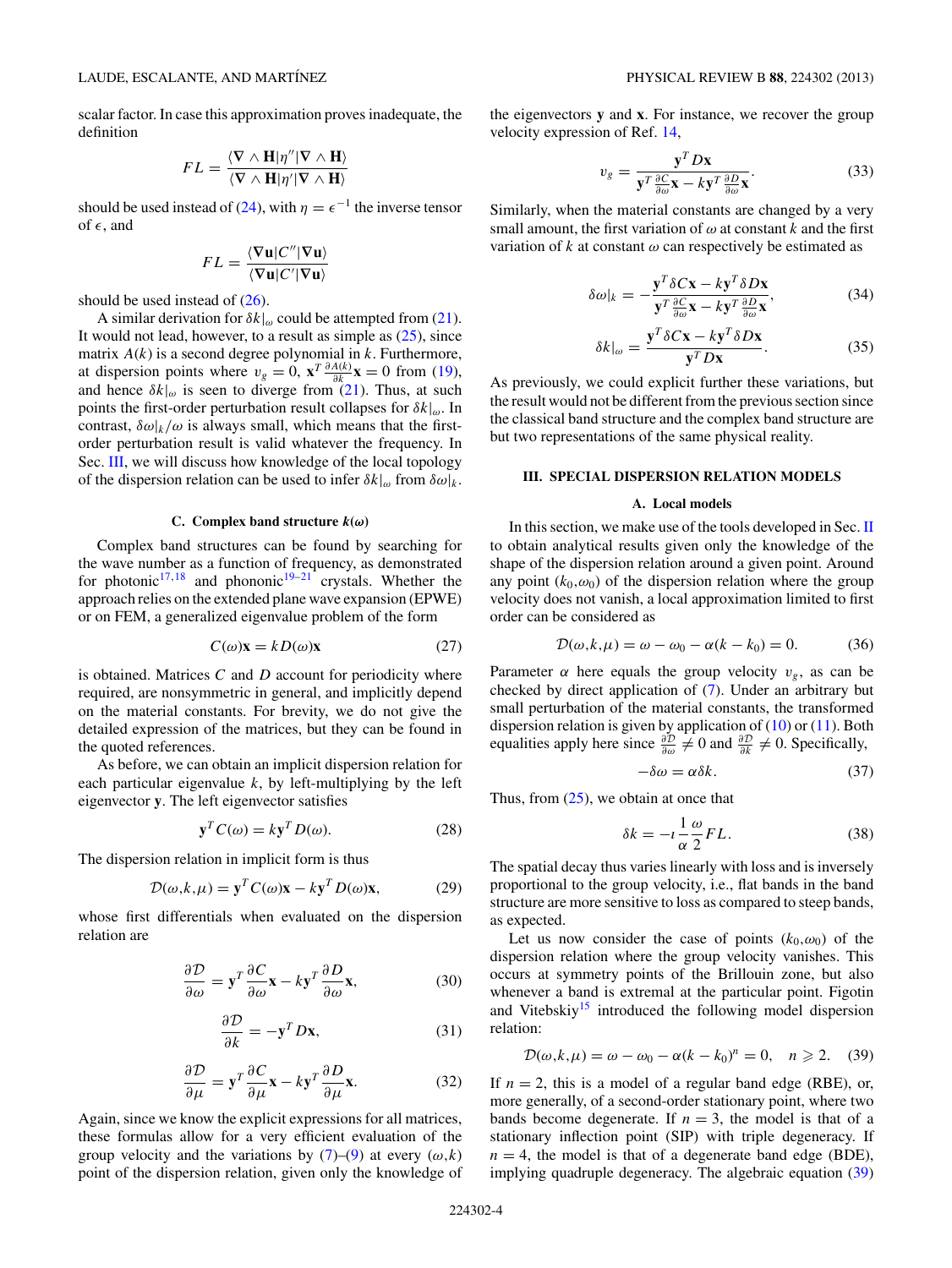<span id="page-4-0"></span>defines at once *n* branches of the dispersion relation, as can be seen by solving it for *k* as a function of  $\omega$  in explicit form. Figotin and Vitebskiy considered in great detail the properties of these models in the case of lossless materials. Let us apply to them the procedure outlined above. The group velocity easily follows from  $(7)$ ,

$$
v_g = n\alpha (k - k_0)^{n-1}.\tag{40}
$$

Since  $\frac{\partial D}{\partial k} = 0$  at point ( $k_0, \omega_0$ ), [\(11\)](#page-1-0) does not hold. Equation [\(10\)](#page-1-0) alone, however, can be used to obtain the transformed dispersion relation as

$$
\mathcal{D}(\omega, k, \mu + \delta \mu) = \omega - \omega_0 - \delta \omega - \alpha (k - k_0)^n = 0. \tag{41}
$$

This equation obviously yields the band structure  $\omega(k)$ , but by inverting it we can, in addition, obtain the complex band structure *k*(*ω*) as

$$
k = k_0 + [(\omega - \omega_0 - \delta \omega)/\alpha]^{1/n}.
$$
 (42)

The last equation actually has *n* different complex branches. Of special interest is the departure of  $k$  from  $k_0$  at frequency  $\omega = \omega_0$ , which we still denote  $\delta k$ . Its value is

$$
\delta k = \gamma_n^m [\omega_0 F L / (2|\alpha|)]^{1/n}, \quad m = 0, \dots, n-1, \quad (43)
$$

with  $\gamma_n^m = \exp[\mp i \pi (2m + 1/2)/n]$  the *n* roots of  $\mp i$ . The choice of sign in the previous expression must be made according to minus the sign of  $\alpha$ . As a result, the spatial decay of Bloch waves close to a stationary point is proportional to the *n*th root of the loss factor and to the *n*th root of the local curvature of the band as measured by  $1/|\alpha|$ . Figures 2[–4](#page-5-0)



FIG. 2. (Color online) Complex band structure  $k(\omega)$  in the vicinity of a regular band edge (RBE) in the dispersion relation of an artificial crystal. Parameters for the plot are  $n = 2$ ,  $\omega_0 = 1$ ,  $k_0 = 0.5$ , and  $\alpha = -1$ . (a) Without loss,  $k(\omega)$  is real valued below the cutoff frequency  $\omega_0$  and imaginary valued above it. The two bands are symmetrical with respect to  $k = k_0$ . (b) With loss, here with  $\delta \omega / \omega_0 =$  $0.01$ *i*,  $k(\omega)$  becomes complex but the two bands are still symmetrical with respect to  $k_0$ . The right-propagating (left-propagating) Bloch waves is shown with a blue line (red line).

FIG. 3. (Color online) Complex band structure  $k(\omega)$  in the vicinity of a stationary inflection point (SIP) in the dispersion relation of an artificial crystal. Parameters for the plot are  $\omega_0 = 1$ ,  $k_0 = 0.5$ , and  $\alpha = 1$ . (a) Without loss,  $k(\omega)$  separates into three bands, where one is purely real, and the two others are complex conjugates. (b) With loss, here with  $\delta \omega / \omega_0 = 0.01$ *i*,  $k(\omega)$  has three complex bands. One is a left-propagating Bloch wave (blue line), and the two others are right-propagating Bloch waves (red and orange lines). Note the noncontinuity of band sorting at the SIP when passing from the lossless case to the lossy case.

display the complex band structure for RBE, SIP, and DBE, respectively.

For a RBE (Fig. 2, plotted for  $\alpha < 0$ ), there are two complex bands associated with  $\gamma_2^0$  and  $\gamma_2^1$ . The two bands are symmetrical with respect to  $k = k_0$ . One of them gives the dispersion of a right-propagating Bloch wave, while the other one gives the dispersion of a left-propagating Bloch wave. Right propagating is here defined by  $Im(k) < 0$  or  $Re(k) > 0$ if  $Im(k) = 0$ . Left propagating corresponds to the converse conditions. The *k* distance between dispersion relations with and without loss is maximum at the degeneracy frequency  $\omega_0$ and equals the value in (41).

For a SIP (Fig. 3, plotted for  $\alpha > 0$ ), there are three complex bands associated with  $\gamma_3^0$ ,  $\gamma_3^1$ , and  $\gamma_3^2$ . The situation is somewhat more complex as compared to the RBE case. In the absence of loss, one band is purely real and the other two are complex conjugates. While the real band is right propagating, the complex conjugate bands were sorted by continuity and exchange from right to left propagating when going through the SIP. In the presence of loss, a clear separation between two right-propagating bands and one left-propagating band is installed. Thus the complex band structure is not continuous when passing from  $\delta \mu = 0$  to  $\delta \mu \neq 0$ , even for an infinitesimal change.

For a DBE (Fig. [4,](#page-5-0) plotted for  $\alpha > 0$ ), there are two pairs of bands that are symmetric with respect to the vertical axis  $k = k<sub>0</sub>$ . This property is conserved when introducing loss, but similarly to the SIP case, band sorting is not continuous when passing from the lossless case to the lossy case. Note that for both SIP and DBE, this noncontinuity is a consequence of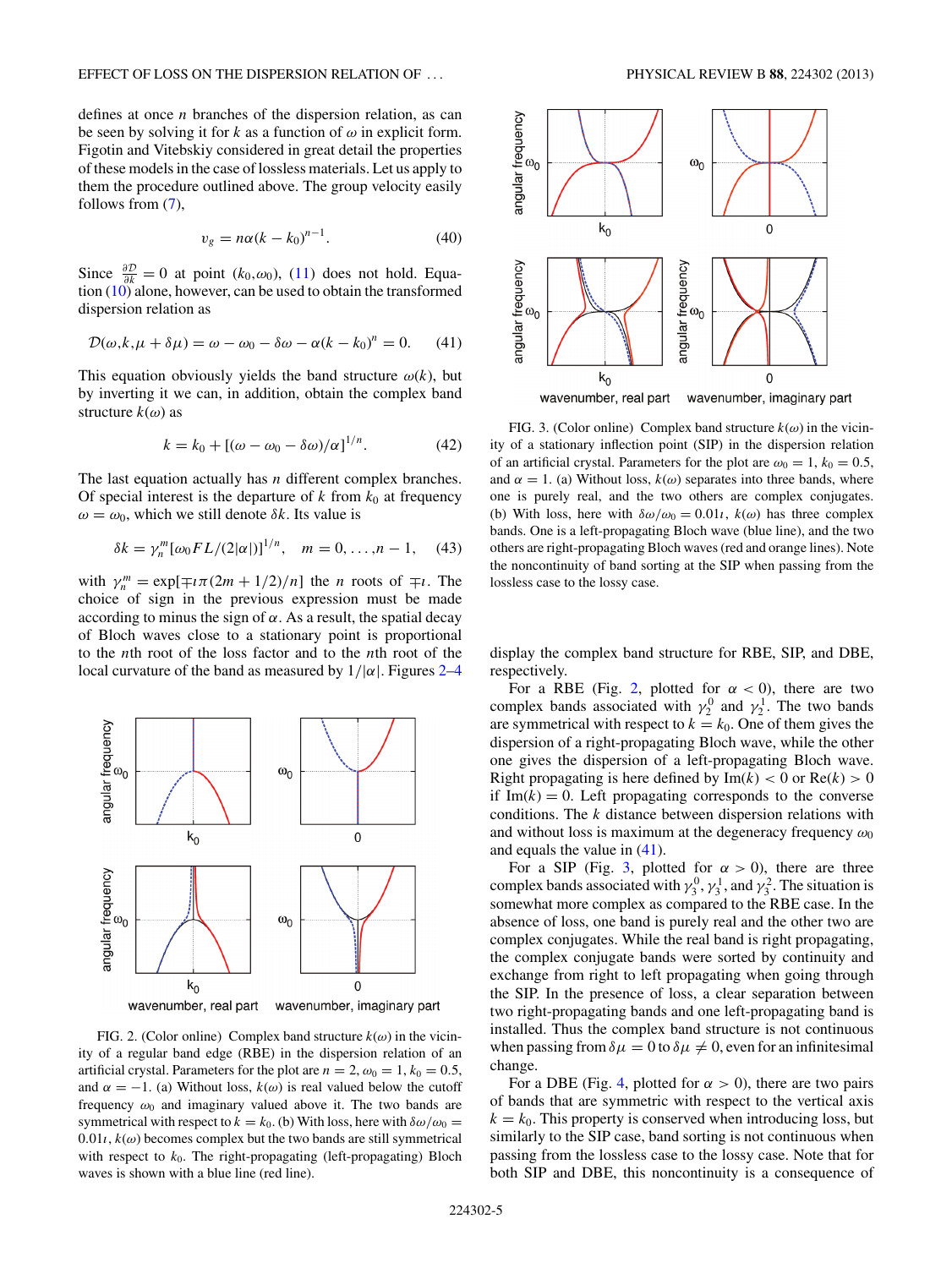<span id="page-5-0"></span>

FIG. 4. (Color online) Complex band structure  $k(\omega)$  in the vicinity of a degenerate band edge (DBE) in the dispersion relation of an artificial crystal. Parameters for the plot are  $\omega_0 = 1$ ,  $k_0 = 0.5$ , and  $\alpha = -1$ . (a) Without loss,  $k(\omega)$  separates into two pairs of bands. Inside each pair, the bands are symmetrical with respect to  $k = k_0$ . (b) With loss, here with  $\delta \omega / \omega_0 = 0.01$ *i*,  $k(\omega)$  still has two pairs of bands that are still symmetrical with respect to  $k = k_0$ . Note, however, the noncontinuity of band sorting at the DBE when passing from the lossless case to the lossy case.

the convention for sorting between left- and right-propagating Bloch waves.

The group velocity at a degenerate point subject to loss is easily found from  $(40)$  and  $(43)$  to be

$$
v_g = n\alpha \left(\gamma_n^m\right)^{n-1} [\omega_0 F L/(2|\alpha|)]^{(n-1)/n}.
$$
 (44)

We can obtain the limiting group velocity by considering the real part and minimizing its modulus,  $v_g^L = \min_m |\text{Re}(v_g)|$ . The result is

$$
v_g^L = n2^{-\frac{n-1}{n}} \cos\left(\frac{(n-1)\pi}{2n}\right) |\alpha|^{\frac{1}{n}} (\omega_0 F L)^{\frac{n-1}{n}}. \quad (45)
$$

For  $n = 1$ , this expression reduces to  $|\alpha|$ . For  $n = 2$ , Pedersen's expression  $(4)$  is recovered. Table II summarizes the results for  $n = 1...4$ .

#### **B. Band gap model**

We propose in this section a simplified dispersion relation model that is valid around and inside a photonic or phononic band gap. We start with an expression of the implicit dispersion

TABLE II. Limiting group velocity for nondegenerate  $(n = 1)$ and degenerate  $(n \geq 2)$  dispersion points.

| n              | Point type | $v^{\mu}$                                                                                  |
|----------------|------------|--------------------------------------------------------------------------------------------|
|                | Linear     | $ \alpha $                                                                                 |
| 2              | <b>RBE</b> |                                                                                            |
| 3              | <b>SIP</b> | $\sqrt{ \alpha  \omega_0 F L}$ 0.945 $ \alpha ^{\frac{1}{3}} (\omega_0 F L)^{\frac{2}{3}}$ |
| $\overline{4}$ | DBE.       | $1.682 \alpha ^{\frac{1}{4}}(\omega_0FL)^{\frac{3}{4}}$                                    |

relation in the absence of loss,

$$
\mathcal{D}(\omega, k, \mu) = \frac{(\omega - \omega_1)(\omega - \omega_2)}{(B/2)^2} - \frac{(k - k_0)^2}{\kappa^2} = 0, \quad (46)
$$

where  $\omega_1$  and  $\omega_2$  are the angular frequencies at the entrance and at the exit of the band gap, and  $k_0$  is the band gap wave number (e.g.,  $k_0 = \pi/a$  at the *X* point of the first Brillouin zone).  $\kappa$  has units of wave numbers and measures the band gap depth.  $B = \omega_2 - \omega_1$  is the gap width. We also introduce  $\omega_0 = (\omega_1 + \omega_2)/2$ , the center of the band gap. It is easy to check that

$$
k = k_0 \pm \frac{2\kappa}{B} \sqrt{(\omega - \omega_1)(\omega - \omega_2)}, \quad \omega \notin [\omega_1, \omega_2], \qquad (47)
$$

$$
=k_0\mp\frac{2i\kappa}{B}\sqrt{|(\omega-\omega_1)(\omega-\omega_2)|},\quad\omega\in[\omega_1,\omega_2].\quad(48)
$$

For angular frequency  $\omega_0$ ,  $k = k_0 \mp i\kappa$ . The group velocity is from  $(7)$ 

$$
v_g = \left(\frac{B}{2\kappa}\right)^2 \frac{k - k_0}{\omega - \omega_0}.\tag{49}
$$

It can be checked by inspection that the group velocity vanishes at the entrance and at the exit of the band gap, and that it goes to infinity at the center of the band gap. Figure 5 displays the complex band structure of the band gap model for a particular set of parameters.

The dispersion relation can be easily complexified in the case of loss through  $(10)$  and  $(25)$ , as exemplified with the models in the previous sections. We skip the details and give the main results. At the entrance of the band gap, for  $\omega = \omega_1$ , we have

$$
\delta k|_{\omega} \approx \pm (1+i)\kappa \sqrt{\omega_1 F L/B} \tag{50}
$$



FIG. 5. (Color online) Complex band structure for the band gap model of the dispersion relation of an artificial crystal. Parameters for the plot are  $\omega_1 = 1$ ,  $\omega_2 = 2$ ,  $k_0 = 0.5$ , and  $\kappa = 0.4$ . (a) Without loss,  $k(\omega)$  forms two bands symmetrical with respect to  $k_0$ . (b) With loss, here with  $\delta \omega / \omega_0 = 0.01$ *ι*,  $k(\omega)$  becomes complex but the two bands are still symmetrical with respect to  $k_0$ . The right-propagating (left-propagating) Bloch waves are shown with a blue line (red line).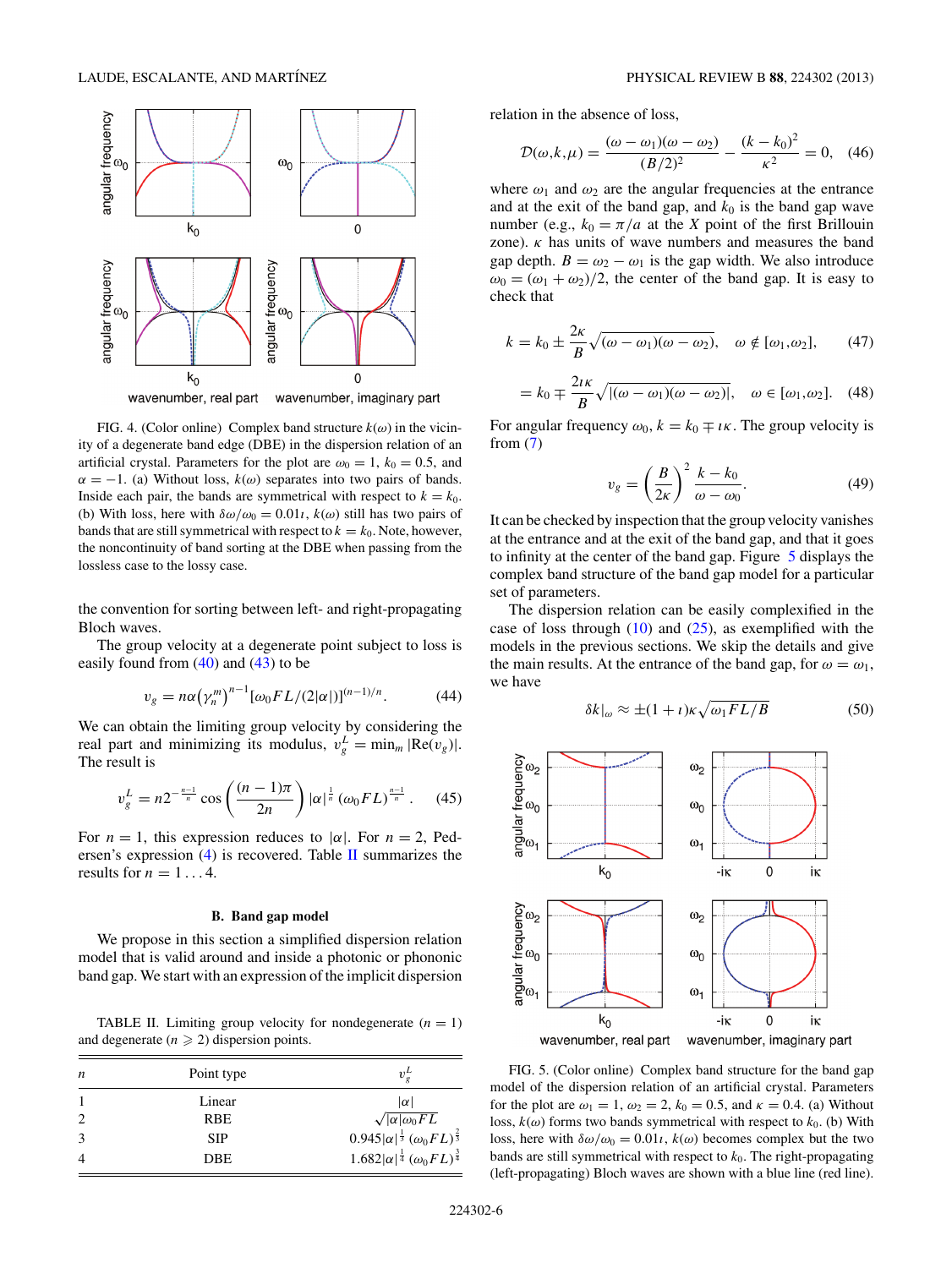<span id="page-6-0"></span>and

$$
v_g \approx \mp \frac{1+i}{2\kappa} \sqrt{\omega_1 BFL}.
$$
 (51)

The limiting minimum group velocity is thus

$$
v_g^L = \frac{\sqrt{\omega_1 B F L}}{2\kappa}.
$$
 (52)

At the exit of the band gap, for  $\omega = \omega_2$ , we have

$$
\delta k|_{\omega} \approx \pm (1 - \iota) \kappa \sqrt{\omega_2 F L/B} \tag{53}
$$

and

$$
v_g \approx \pm \frac{1 - i}{2\kappa} \sqrt{\omega_2 BFL}.
$$
 (54)

The limiting minimum group velocity is thus

$$
v_g^L = \frac{\sqrt{\omega_2 BFL}}{2\kappa}.\tag{55}
$$

Another interesting point is the center of the band gap, for  $\omega = \omega_0$ . Indeed, at this point, the group velocity is infinite in the lossless case, in connection with the classical Hartman effect. When loss is added, we still have  $k \approx k_0 \mp i\kappa$ , but now

$$
\operatorname{Re}(v_g) \approx \pm \frac{B^2}{2\kappa \omega_0 FL}.\tag{56}
$$

As a consequence, loss limits the maximum group velocity at the center of the band gap, forbidding it to reach infinite values as would be expected in the lossless case. This effect was observed experimentally and numerically in a study of tunneling in a band gap of a phononic crystal with a finite thickness[.22](#page-7-0)

### **IV. CONCLUSION**

We have investigated the transformation of the dispersion relation of waves propagating in artificial crystals under the addition of loss. The results presented in this paper apply to a general anisotropic Helmholtz equation with periodic coefficients, including the cases of photonic and phononic crystals. The consideration of an implicit form for the dispersion relation simplifies the analysis and makes it easier to construct rules for the complexification of the dispersion relation when loss is added. As a general rule, this complexification mainly amounts to a small shift in the complex (*k,ω*) plane, providing first-order perturbation theory applies. It turns out that the complex frequency shift can always be given a very simple expression that generalizes a result by Pedersen *et al.*<sup>12</sup> Periodicity implies that at stationary points where the group velocity vanishes, first-order perturbation theory breaks down for the complex wave-number shift. The sole knowledge of the complex frequency shift, however, is sufficient to obtain the lossy complex band structure, as we have illustrated with the example of a family of degenerate dispersion points. Finally, an analytical model of a Braggtype frequency band gap was constructed and complexified for the case of loss. For all considered models, analytical expressions were given for the limiting group velocity, i.e., for the lower bound of the group velocity that is imposed by loss. These analytical expressions are in excellent agreement with the transformations of the complex band structure of phononic crystals subject to material loss that were observed numerically.<sup>14</sup> Furthermore, and although we presented our approach in the frame of periodic media (photonic and phononic crystals), it could be useful to analyze the influence of loss on the dispersion of waveguides and more generally of structures presenting dispersion resulting from the spatial distribution of materials. For instance, plasmonic waveguides in the form of silver nanorods were shown to present mode transformations similar to the RBE model. $^{23}$  $^{23}$  $^{23}$ 

#### **ACKNOWLEDGMENTS**

Financial support from the European Community's Seventh Framework program (FP7/2007-2013) under Grant Agreement No. 233883 (TAILPHOX) is gratefully acknowledged. V.L. acknowledges the support of the Labex ACTION program (Contract No. ANR-11-LABX-01-01).

\*vincent.laude@femto-st.fr

- 1J. Joannopoulos and J. Winn, *Photonic Crystals: Molding the Flow of Light* (Princeton University Press, Princeton, NJ, 2008).
- 2M. S. Kushwaha, P. Halevi, L. Dobrzynski, and B. Djafari-Rouhani, [Phys. Rev. Lett.](http://dx.doi.org/10.1103/PhysRevLett.71.2022) **[71](http://dx.doi.org/10.1103/PhysRevLett.71.2022)**, [2022](http://dx.doi.org/10.1103/PhysRevLett.71.2022) [\(1993\)](http://dx.doi.org/10.1103/PhysRevLett.71.2022).
- <sup>3</sup>Y. Pennec, J. O. Vasseur, B. Djafari-Rouhani, L. Dobrzyński, and P. A. Deymier, [Surf. Sci. Rep.](http://dx.doi.org/10.1016/j.surfrep.2010.08.002) **[65](http://dx.doi.org/10.1016/j.surfrep.2010.08.002)**, [229](http://dx.doi.org/10.1016/j.surfrep.2010.08.002) [\(2010\)](http://dx.doi.org/10.1016/j.surfrep.2010.08.002).
- 4M. Maldovan and E. Thomas, [Appl. Phys. Lett.](http://dx.doi.org/10.1063/1.2216885) **[88](http://dx.doi.org/10.1063/1.2216885)**, [251907](http://dx.doi.org/10.1063/1.2216885) [\(2006\)](http://dx.doi.org/10.1063/1.2216885).
- 5S. Sadat-Saleh, S. Benchabane, F. Baida, M. Bernal, and V. Laude, [J. Appl. Phys.](http://dx.doi.org/10.1063/1.3243276) **[106](http://dx.doi.org/10.1063/1.3243276)**, [074912](http://dx.doi.org/10.1063/1.3243276) [\(2009\)](http://dx.doi.org/10.1063/1.3243276).
- 6T. Baba, [Nat. Photonics](http://dx.doi.org/10.1038/nphoton.2008.146) **[2](http://dx.doi.org/10.1038/nphoton.2008.146)**, [465](http://dx.doi.org/10.1038/nphoton.2008.146) [\(2008\)](http://dx.doi.org/10.1038/nphoton.2008.146).
- ${}^{7}$ L. Thévenaz, [Nat. Photonics](http://dx.doi.org/10.1038/nphoton.2008.147) [2](http://dx.doi.org/10.1038/nphoton.2008.147), [474](http://dx.doi.org/10.1038/nphoton.2008.147) [\(2008\)](http://dx.doi.org/10.1038/nphoton.2008.147).
- 8V. Laude, J.-C. Beugnot, S. Benchabane, Y. Pennec, B. Djafari-[Rouhani, N. Papanikolaou, J. M. Escalante, and A. Martinez,](http://dx.doi.org/10.1364/OE.19.009690) Opt. Express **[19](http://dx.doi.org/10.1364/OE.19.009690)**, [9690](http://dx.doi.org/10.1364/OE.19.009690) [\(2011\)](http://dx.doi.org/10.1364/OE.19.009690).
- <sup>9</sup>Y. A. Vlasov, M. O'Boyle, H. F. Hamann, and S. J. McNab, Nature (London) **[438](http://dx.doi.org/10.1038/nature04210)**, [65](http://dx.doi.org/10.1038/nature04210) [\(2005\)](http://dx.doi.org/10.1038/nature04210).
- 1[0S. Hughes, L. Ramunno, J. F. Young, and J. E. Sipe,](http://dx.doi.org/10.1103/PhysRevLett.94.033903) Phys. Rev. Lett. **[94](http://dx.doi.org/10.1103/PhysRevLett.94.033903)**, [033903](http://dx.doi.org/10.1103/PhysRevLett.94.033903) [\(2005\)](http://dx.doi.org/10.1103/PhysRevLett.94.033903).
- 11L. O'Faolain, T. P. White, D. O'Brien, X. Yuan, M. D. Settle, and T. F. Krauss, [Opt. Express](http://dx.doi.org/10.1364/OE.15.013129) **[15](http://dx.doi.org/10.1364/OE.15.013129)**, [13129](http://dx.doi.org/10.1364/OE.15.013129) [\(2007\)](http://dx.doi.org/10.1364/OE.15.013129).
- 12J. G. Pedersen, S. Xiao, and N. A. Mortensen, [Phys. Rev. B](http://dx.doi.org/10.1103/PhysRevB.78.153101) **[78](http://dx.doi.org/10.1103/PhysRevB.78.153101)**, [153101](http://dx.doi.org/10.1103/PhysRevB.78.153101) [\(2008\)](http://dx.doi.org/10.1103/PhysRevB.78.153101).
- 13M. I. Hussein, [Phys. Rev. B](http://dx.doi.org/10.1103/PhysRevB.80.212301) **[80](http://dx.doi.org/10.1103/PhysRevB.80.212301)**, [212301](http://dx.doi.org/10.1103/PhysRevB.80.212301) [\(2009\)](http://dx.doi.org/10.1103/PhysRevB.80.212301).
- 14R. P. Moiseyenko and V. Laude, [Phys. Rev. B](http://dx.doi.org/10.1103/PhysRevB.83.064301) **[83](http://dx.doi.org/10.1103/PhysRevB.83.064301)**, [064301](http://dx.doi.org/10.1103/PhysRevB.83.064301) [\(2011\)](http://dx.doi.org/10.1103/PhysRevB.83.064301).
- 15A. Figotin and I. Vitebskiy, [Waves Random Complex Media](http://dx.doi.org/10.1080/17455030600836507) **[16](http://dx.doi.org/10.1080/17455030600836507)**, [293](http://dx.doi.org/10.1080/17455030600836507) [\(2006\)](http://dx.doi.org/10.1080/17455030600836507).
- 16R. N. Thurston, [IEEE Trans. Sonics Ultrason.](http://dx.doi.org/10.1109/T-SU.1977.30920) **[24](http://dx.doi.org/10.1109/T-SU.1977.30920)**, [109](http://dx.doi.org/10.1109/T-SU.1977.30920) [\(1977\)](http://dx.doi.org/10.1109/T-SU.1977.30920).
- 17Y.-C. Hsue, A. J. Freeman, and B. Y. Gu, [Phys. Rev. B](http://dx.doi.org/10.1103/PhysRevB.72.195118) **[72](http://dx.doi.org/10.1103/PhysRevB.72.195118)**, [195118](http://dx.doi.org/10.1103/PhysRevB.72.195118) [\(2005\)](http://dx.doi.org/10.1103/PhysRevB.72.195118).